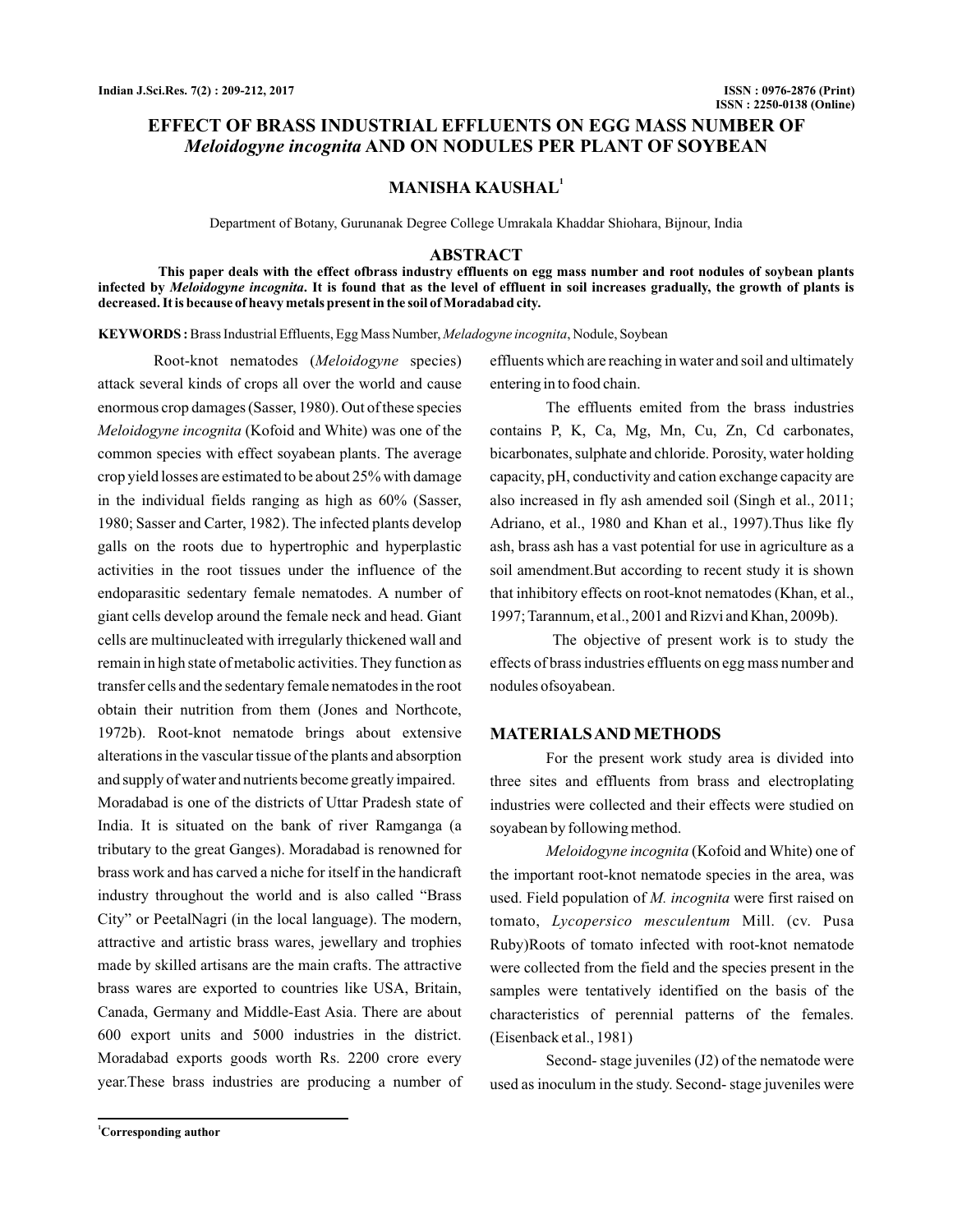obtained by incubating egg masses collected from the roots of tomato or eggplant maintaining single egg mass culture of M. incognita. Egg masses were incubated in coarse sieve fitted with double layered tissue paper and placed on Baermann funnel containing water. The sieves were then placed in an incubator (temp.  $25^{\circ}$ C). After 72h, number of hatched juveniles (J2) were collected in a beaker and a number of juveniles per ml was standardized by counting the juveniles from ten, 1 ml samples. Average number of juveniles was then calculated to represent the number of juveniles per ml of the suspension.

Seedlings of soybean (Glycine max (L.) Merr. cv. were grow in clay pots (30 cm diam.) from surface sterilized seeds. Prior to seeding, seeds were soaked in water for 24 h and then surface sterilized with 0.01% mercuric chloride for 15 min. The surface-sterilized seeds were sown in the pots filled with autoclaved sandy loam field soil.

For the treatments, fresh effluent was brought directly from selected polluted sites of Moradabad in sterilized glass containers and was analyzed for its chemical parameters following APHA (1995). According to chemical analysis effluent of brass and electroplating industries contained chloride, sulphate, carbonate, bicarbonate and heavy metals (i.e. Pb, As, Ni, Co & cd). Three-week-old seedlings were exposed treated with effluents at every alternate day for three hours. Treatment started at the time of inoculation (i.e. simultaneous) inoculation treatment. This

procedure was continued for 55 days. The concentrations of effluent used were 50% and 100%. Each treatment was replicated five times and pots were arranged randomly in block design in glasshouse. At termination of the experiment after 75 days of sowing, length and fresh and dry weights of shoots and roots were determined. Roots were examined to count total nodules per plant and root of nematode inoculated plants were treated with Phloxine B (0.15g/l)to facilitate the counting of egg mass number. Statistical analysis of the data was done according to the (Fisher, 1950) factorial method.

## **RESULTSAND DISCUSSION**

It has been shown that soyabean treated with Meloidogyne incognita supresses the growth of plants in all respect.

Root nodule number was also suppressed after treating the plant with effluents from brass and electroplating industries. It has been observed that as the percentage of effluents increases in the soil the production of nodules gets lesser and lesser. Table 1

Treatment of soybean plants, inoculated with *M.* incognita alone or together with B. japonicum suppressed the root-knot disease. Number of Egg masses were decreased after treating it with brass and steel industrial effluents, Table 2(a&b).

| <b>Treatments</b>       | <b>Number of Egg Mass (site1)</b> |          |      |          |      |          |      |          | <b>Number of Egg Mass(site 2)</b> |                    |      |          |                          |          |      |               |  |
|-------------------------|-----------------------------------|----------|------|----------|------|----------|------|----------|-----------------------------------|--------------------|------|----------|--------------------------|----------|------|---------------|--|
|                         | <b>Effluents</b> %                |          |      |          |      |          |      |          |                                   | <b>Effluents</b> % |      |          |                          |          |      |               |  |
|                         | $\theta$                          |          | 5    | 0        | 10   | $\theta$ | M    | М        | $\theta$                          |                    | 5    | 0        | 10                       | 0        | М    | M             |  |
| P                       |                                   |          |      |          |      |          |      |          |                                   |                    |      |          |                          |          |      |               |  |
| $P + B$                 |                                   |          |      |          |      |          | -    |          | $\overline{\phantom{0}}$          |                    | -    |          | $\overline{\phantom{a}}$ |          |      |               |  |
| i<br>$P + M$            | 33.6                              | $\theta$ | 23.8 | $\theta$ | 16.2 | $\theta$ | 24.5 | 3        | 33.6                              | $\theta$           | 14.4 | $\theta$ | 10.0                     | $\theta$ | 19.3 | $\mathcal{E}$ |  |
| $P+B+M$<br>$\mathbf{1}$ | 30.0                              | $\theta$ | 22.2 | $\theta$ | 14.4 | $\theta$ | 22.0 | $\theta$ | 30.0                              | $\theta$           | 12.0 | $\theta$ | 8.6                      | 0        | 16.8 |               |  |
| M<br>М                  | 31.8                              | $\theta$ | 23.0 | $\theta$ | 15.3 | $\theta$ |      |          | 31.8                              | $\theta$           | 13.2 | $\theta$ | 9.3                      | $\theta$ |      |               |  |

**Table1: Effect of Brass and Electroplating Industrial Effluents on Egg Mass Number of** *Meloidogyne incognita* **on Soyabean**

 $CD$  at  $P = 0.05$  Treatments = 1.91 Treatment = NS Effluent = 2.34 Effluent = 16.30  $Treatments X Effluent = NS$   $Treatments X Effluent = NS$ 

MM = Means of mean B = Bradyrhizobium Mi = *Meloidogyne incognita*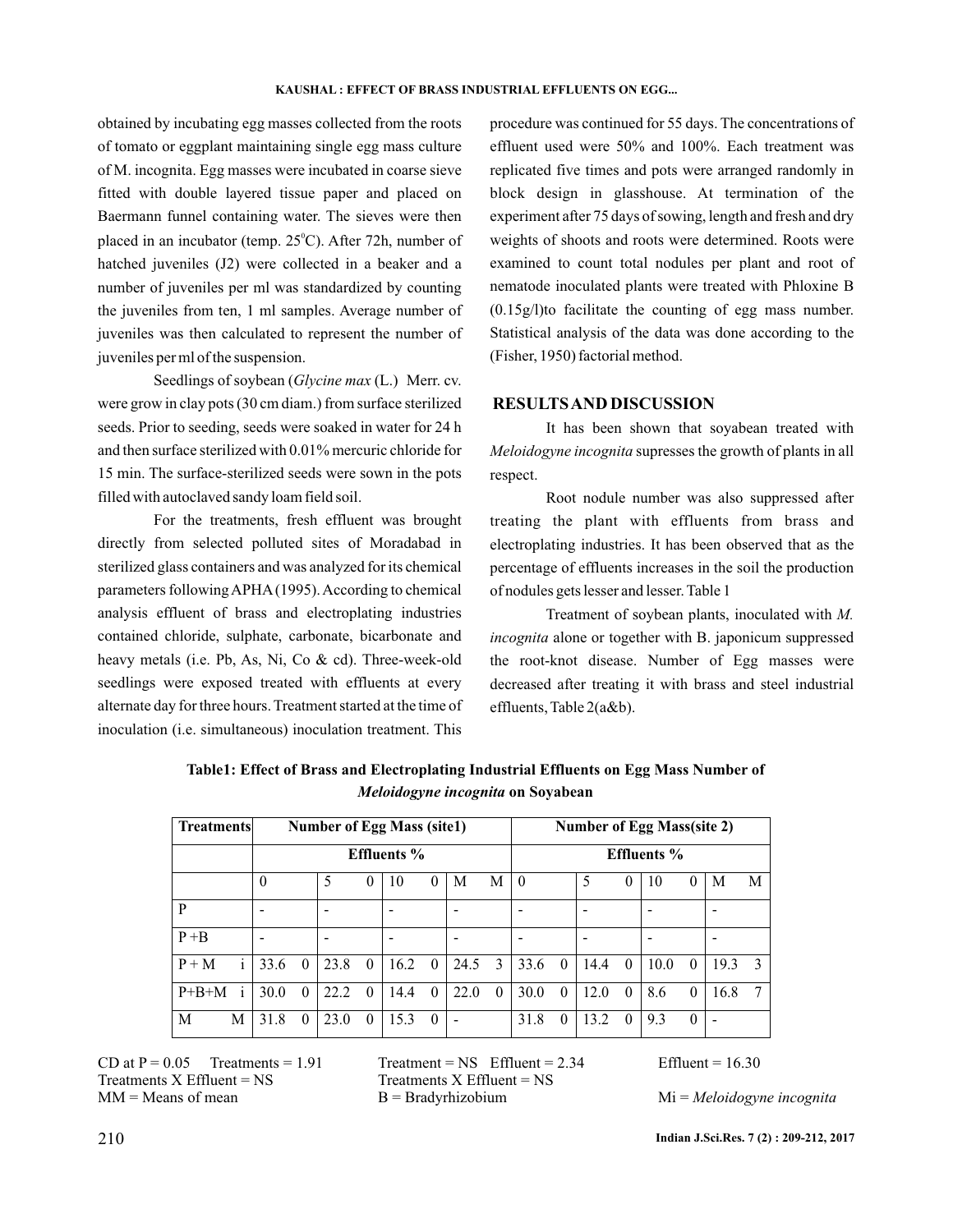## **KAUSHAL : EFFECT OF BRASS INDUSTRIAL EFFLUENTS ON EGG...**

| <b>Treatments</b> |                    | No. of functional nodule<br><b>Effluents</b> % |          |                          |          |                          |          |                          |                | No. of total nodule |          |       |          |       |          |                              |   |
|-------------------|--------------------|------------------------------------------------|----------|--------------------------|----------|--------------------------|----------|--------------------------|----------------|---------------------|----------|-------|----------|-------|----------|------------------------------|---|
|                   | <b>Effluents</b> % |                                                |          |                          |          |                          |          |                          |                |                     |          |       |          |       |          |                              |   |
|                   |                    | $\theta$                                       |          | 5                        | 0        | 10                       | $\theta$ | M                        | М              | $\theta$            |          | 5     | $\theta$ | 10    | 0        | M                            | M |
| P                 |                    | -                                              |          | $\overline{\phantom{a}}$ |          | $\qquad \qquad$          |          | ۰                        |                | ۰                   |          | -     |          | -     |          | -                            |   |
| $P+$              | B                  | 199.6                                          | $\theta$ | 115.3                    | $\theta$ | 91.2                     | $\theta$ | 135.5                    | 3              | 222.4               | $\theta$ | 151.8 | $\theta$ | 119.8 | $\Omega$ | 164.6                        | 7 |
| $P + Mi$          |                    |                                                |          | $\overline{\phantom{0}}$ |          | $\overline{\phantom{a}}$ |          | $\overline{\phantom{0}}$ |                | -                   |          | -     |          | -     |          |                              |   |
| $P+B+M$           | $\mathbf{1}$       | 155.0                                          | $\theta$ | 105.2                    | $\theta$ | 80.2                     | $\Omega$ | 113.4                    | $\overline{7}$ | 187.2               | $\theta$ | 145.8 | $\theta$ | 110.8 | $\theta$ | $\qquad \qquad \blacksquare$ |   |
| M                 | M                  | 17.3                                           | $\theta$ | 110.5                    | 0        | 58.7                     | $\theta$ |                          |                | 204.8               | $\Omega$ | 148.8 | $\Omega$ | 115.3 | $\Omega$ | $\blacksquare$               |   |

**Table 2 a : Effect of Brass and Electroplating Industrial Effluents on Bacterial Nodules Per Soyabean Plant Inoculated With Meloidogyne incognita (Site 1)** 

**Table 2 b : Effect of Brass and Electroplating Industrial Effluents on Bacterial Nodules** Per Soyabean Plant Inoculated With *Meloidogyne incognita* (Site 2)

| <b>Treatments</b>       |                 | No. of functional nodule |                    |                    | No. of total nodule          |                             |  |  |  |  |  |  |
|-------------------------|-----------------|--------------------------|--------------------|--------------------|------------------------------|-----------------------------|--|--|--|--|--|--|
|                         |                 |                          | <b>Effluents</b> % |                    | <b>Effluents</b> %           |                             |  |  |  |  |  |  |
|                         | $\theta$        | 5<br>$\theta$            | 10<br>$\theta$     | M<br>М             | 5<br>$\theta$<br>0           | M<br>10<br>M<br>0           |  |  |  |  |  |  |
| P                       |                 |                          |                    |                    |                              |                             |  |  |  |  |  |  |
| B<br>$P+$               | 199.6 0         | 77.0<br>$\theta$         | 63.6<br>$\Omega$   | $113.4 \text{ } 0$ | 222.4 0<br>111.2<br>$\Omega$ | 97.4<br>143.6 7<br>$\Omega$ |  |  |  |  |  |  |
| $\mathbf{i}$<br>$P + M$ |                 |                          |                    |                    |                              |                             |  |  |  |  |  |  |
| $\mathbf{i}$<br>$P+B+M$ | 155.0 0         | 69.8<br>$\theta$         | 52.8<br>$\theta$   | 3<br>92.5          | 187.2 0<br>106.2<br>$\theta$ | 83.0<br>125.4<br>$\theta$   |  |  |  |  |  |  |
| M<br>M                  | $117.3 \quad 0$ | 73.4<br>$\Omega$         | 52.8<br>$\Omega$   | -                  | 108.7<br>204.8 0<br>$\Omega$ | 90.2<br>$\Omega$            |  |  |  |  |  |  |

 $CD$  at  $P = 0.05$  Treatments = 1.91 Treatment = NS Effluent = 2.34 Effluent = 16.30  $Treatments X Effluent = NS$   $Treatments X Effluent = NS$ 

. = Means of mean B = Bradyrhizobium Mi = *Meloidogyne incognita*

Plant growth decreased in presence of *M.* incognita reduction in plant growth due to root knot nematode infection is caused by dis-functioning of the absorption and supply of water and minerals which help to alter the biochemistry of nematode.

Husaini and Seshadri (1975) and Bopaiah et al (1976) observed reduced disease intensity due to poor penetration of the nematode juveniles. Root galling showed an increase at 25 and 50%, but decreased at 75% and 100% brass ash. Gradual suppression in egg masses however, found at all the levels of brass ash. This happened due to presence of heavy metals in the effluents of brass and electroplating industries.

## **REFERENCES**

- APHA, AWWA and WPCF, 1995. Standard methods for examination of water and waste water 19th ed. APHA, NY, USA.
- radiata). Indian Journal of Nematology 6: 124-Bopaiah B. H., Patil R. B. and Reddy D. D. R., 1976. Effect of Meloidogyne javanicaon nodulation and symbiotic nitrogen fixationin mung ( *Vigna* 130.
- Eisenback M. M., Hirschman J. D., Sasser H., J. N. and Triantaphyllou A. C., 1981. A Guide to the four most common species of root-knot nematodes (Meloidogyne species), North Carolina State University Graphics, Raleigh : 48.